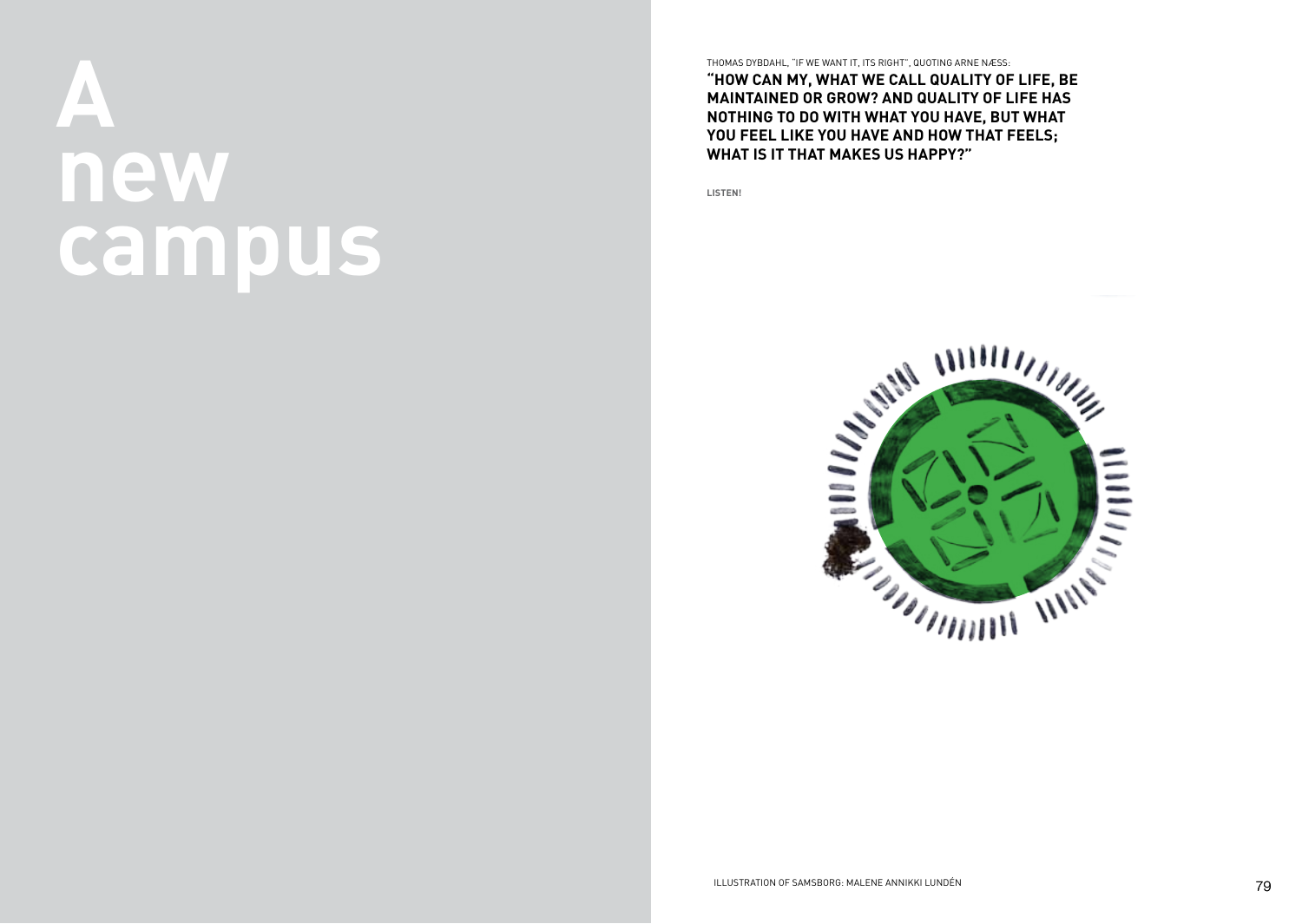











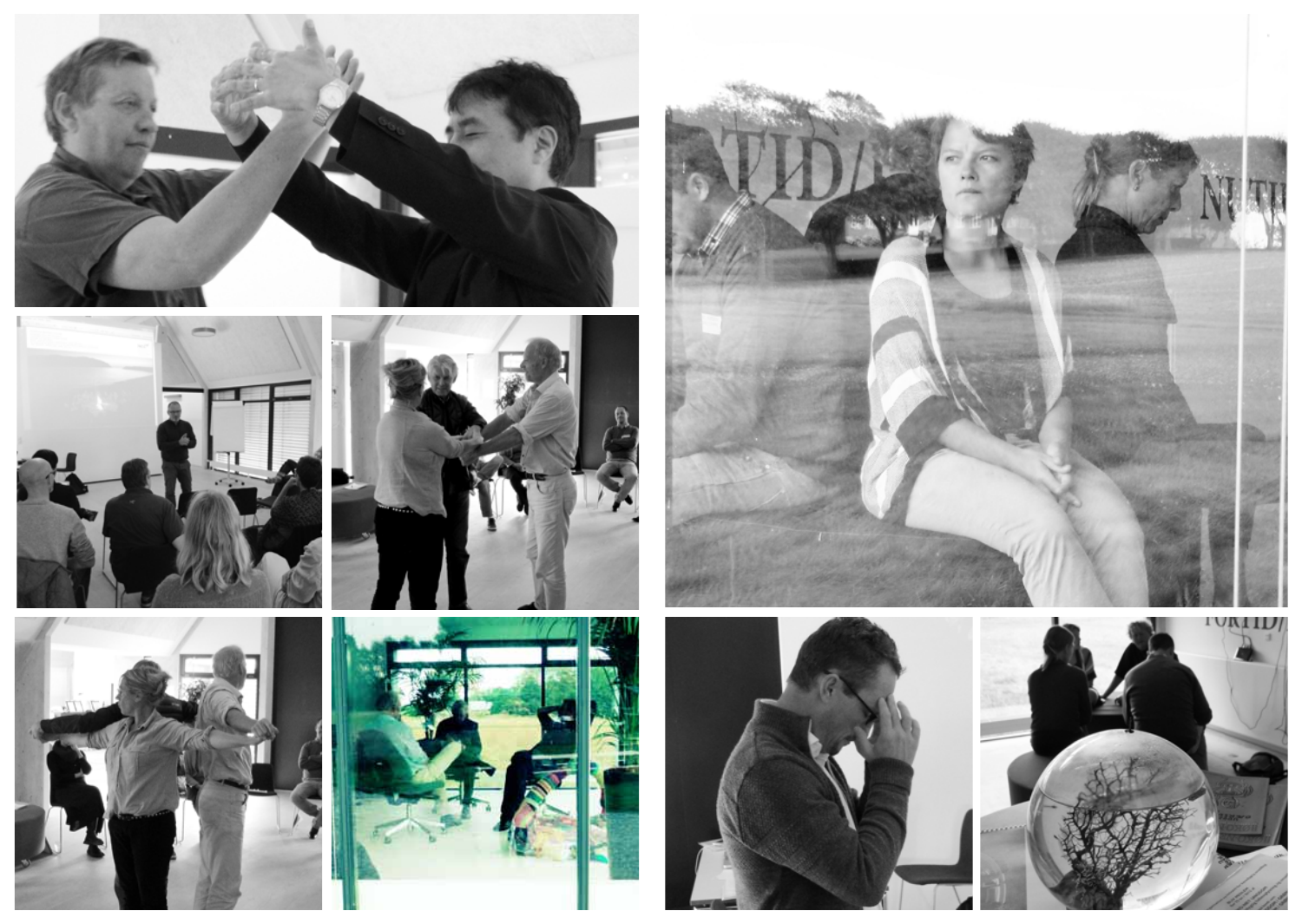# **Samsborg**

**Samsborg will be a unigue campus that will host educational processes about sustainable development.** 

#### By Michael Larsen, manager, Samsoe Energy Academy

Samsoe has a vision to create a unique shared space and meeting place for sustainable transition and community improvement on Samsoe and in the world. The concept of sustainability will be further unfolded and explored in the years to come on Samsoe as we will focus on a great number of initiatives which will further the island's green transition. The new meeting place will be pivotal both to the Energy Academy and to the comprehensive strategy for Samsoe's development as a sustainable local community.

 The Energy Academy's strategy for the development of the island is about green education and training, satellite islands and cities, fossil free island and local and international partnerships. We wish to build on the many activities we are already offering all the year round. First and foremost the 5000 yearly visitors from Denmark and abroad who pay a visit to the Energy Academy, some of which are energy tourists, others schoolchildren and students and yet others are our collaborators from educational institutions, organisations and businesses

from all over the world.

 It takes new thinking to create a unique building, and we have an ambition to move frontiers through world-class architecture and to employ a new energy standard in the construction of the building, what we call '2025 passive plus'.

 The meeting place "Samsborg" will be placed by the Energy Academy. where the new physical possibilities will strengthen the Academy's development strategy since new and extended activities will demand new facilities in the shape of overnight accommodation and learning spaces. At the same time, the new meeting place will markedly set itself apart from the existing possibilities on Samsoe and will thus contribute to the general development of the island.

 The Energy Academy and the corporation Samsoe Energy Hotel, which consists of a number of local businesses and organisations, have in collaboration with LAG Læsø, Samsø and Ærø and the Municipality of Samsoe started the preparation of the concept development and the prospectus material as the foundation for the realisation of "Samsborg".



#### **Statements from the stakeholders**

Below we offer a glimpse into the intentions with the new meeting place as seen from the perspective of the Municipality of Samsoe and the involved firm of contractors NCC.

 Mette Løkke, director of business and tourism, Samsoe Municipality, says: "Samsoe is known and loved as a holiday island, as Denmark's renewable energy island, and as Denmark's vegetable garden. All important brands for Samsoe. The

greater part of the island's jobs are in tourism and food production. The Municipality of Samsoe wishes to create growth and development through new thinking and innovation as well as to create synergy between the three areas. It is crucial that we build the concept of sustainability into the future business development strategy. The municipality's intention with 'Samsborg' is to create a lighthouse that will make the island's development possibilities visible. In our work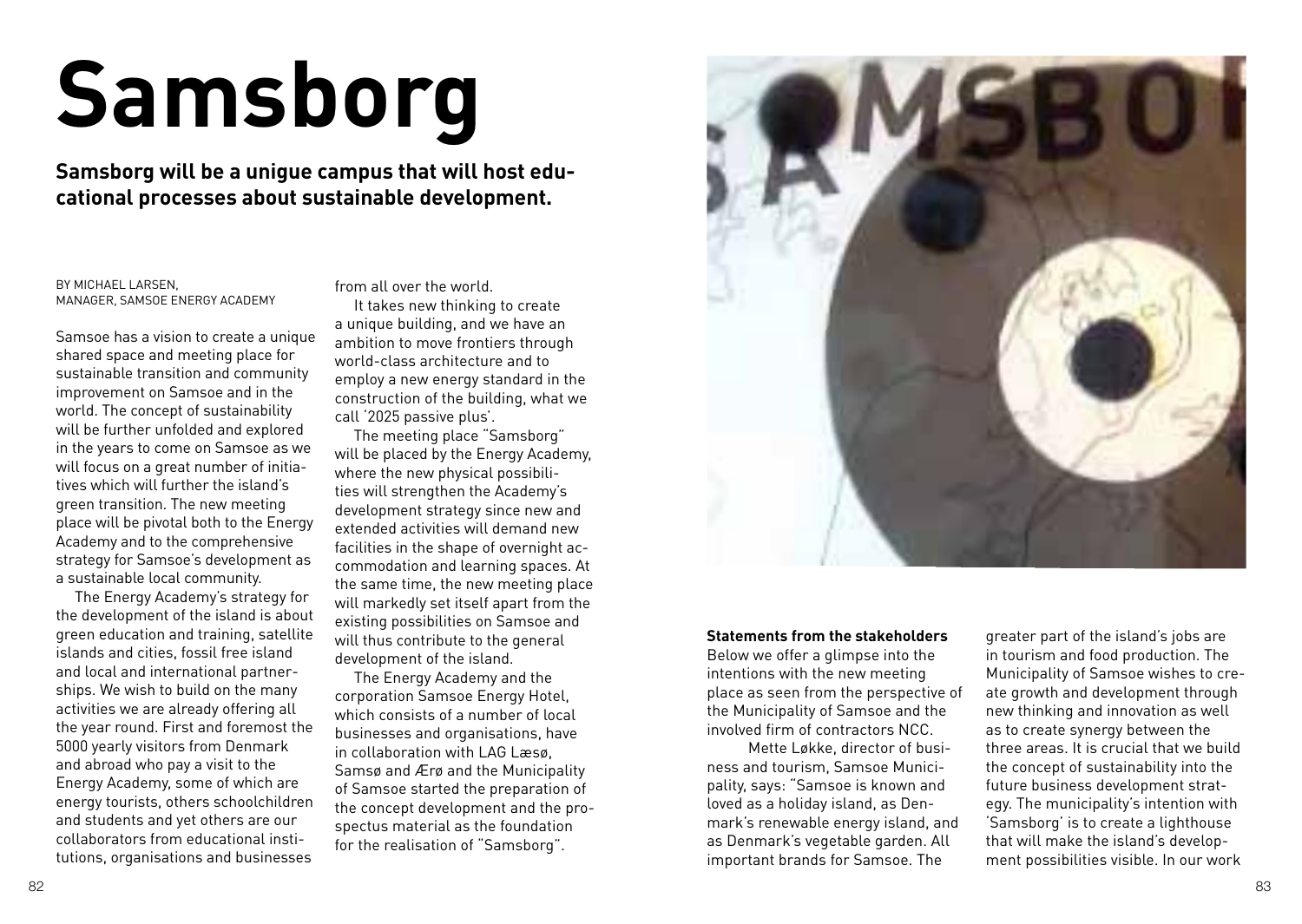with the development of 'Samsborg' we have the ambition that 'Samsborg' will come to physically comprise both nature, farming, sustainability and renewable energy.

 With 'Samsborg' Samsoe Municipality wishes to create a whole new type of sustainable tourism as well as a new form of overnight accommodation and meeting place. Furthermore, it will be a space where the meal, and thus the produce of the island, is in focus. A place that gives you the feeling of home at the same time as you are out experiencing. Physically, 'Samsborg' will become a unique building which will express the essence of the special Samsoe spirit with roots deep into the history of Samsoe. Meanwhile, 'Samsborg' will display the newest technology and lead the way in the building activities of the future. In a global society we need meaningful involvement and presence. 'Samsborg' will become a modern example of how you create the possibilities for meaningful meetings between people in a sustainable context. A completely unique building which will in itself be reason enough to visit Samsoe."

 Martin Manthorpe, Senior Vice President for strategy and business development, NCC Denmark: "The intention with our involvement in the new campus is to build a striking piece of architecture with a deep meaning. We wish the project to be a part of the development of our field through its example of courage and at the same time bring into focus the debate about city versus country and the exchange between the two. Another reason why we are preoc-

cupied with this collaboration is that we are working intensely with developing future forms of working, of living and of being at home, in which context we wish to bring the so-called 'third room' up for debate. The third room is the idea of the covered house, where the outer façade is separated from the inner and creates a space between inside and outside – as in a greenhouse.

 This might become one of the solutions to the requirements of still more energy intensive buildings, where the walls will become thicker and thicker if we keep thinking traditionally. Lastly, our intention is to continue to work with the experiences we collected through our project 'Dome of Visions', which is a way of working with places for bonfires in the context of the debate about the transformation from the industrial society to the sustainable society of the future. This meeting place for businesses, political institutions and culture was tested with 'Dome of Visions' in Copenhagen and Aarhus all through 2013.

**'Samsborg' will become a modern example of how you create the possibilities for meaningful meetings between people in a sustainable context. A completely unique building which will in itself be reason enough to visit Samsoe."**

– Mette Løkke, director of business and tourism, Samsoe Municipality

**"The intention with our involvement in the new campus is to build a striking piece of architecture with a deep meaning. We wish the project to be a part of the development of our field through its example of courage"**

– Martin Manthorpe, Senior Vice President for strategy and business development, NCC Denmark